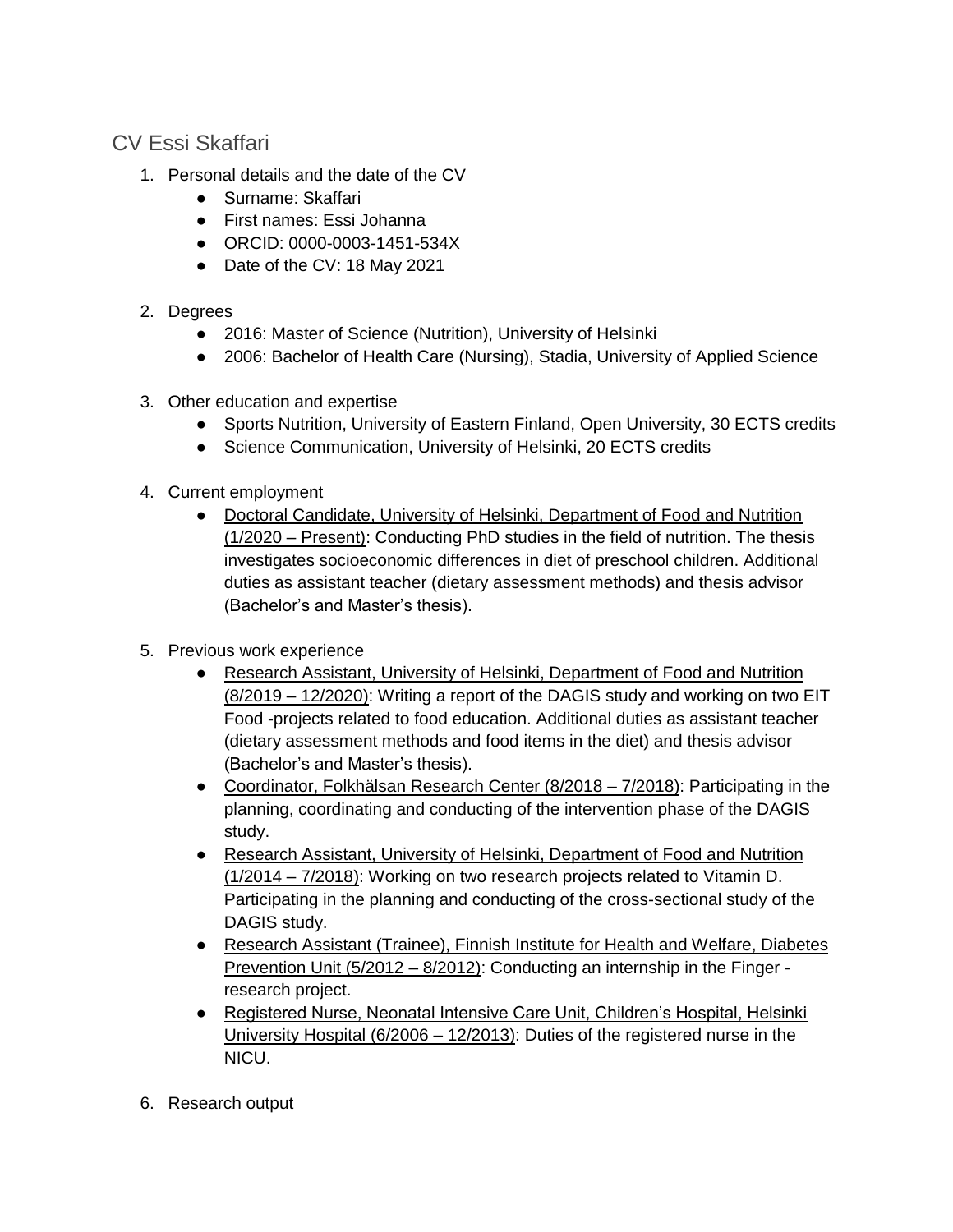- Total number of publications: 12 peer-reviewed publications
- Ten most important publications:
	- i. Hovinen T, Korkalo L, Freese R, **Skaffari E**, Isohanni P, Niemi M, Nevalainen J, Gylling H, Zamboni N, Erkkola M, Suomalainen A. [Vegan](https://www.embopress.org/doi/full/10.15252/emmm.202013492)  [diet in young children remodels metabolism and challenges the statuses](https://www.embopress.org/doi/full/10.15252/emmm.202013492)  [of essential nutrients.](https://www.embopress.org/doi/full/10.15252/emmm.202013492) *EMBO Mol Med* 2021;13:e13492*.*
	- ii. Ray C, Figuereido R, Vepsäläinen H, Lehto R, Pajulahti R, **Skaffari E**, Sainio T, Hiltunen P, Lehto E, Korkalo L, Sääksjärvi K, Sajaniemi N, Erkkola M, Roos E. [Effects of the Preschool-Based Family-Involving](https://www.mdpi.com/2072-6643/12/9/2599)  [DAGIS Intervention Program on Children's Energy Balance-Related](https://www.mdpi.com/2072-6643/12/9/2599)  [Behaviors and Self-Regulation Skills: A Clustered Randomized Controlled](https://www.mdpi.com/2072-6643/12/9/2599)  [Trial.](https://www.mdpi.com/2072-6643/12/9/2599) *Nutrients* 2020;12:2599*.*
	- iii. Korkalo L, Nissinen K, **Skaffari E**, Vepsäläinen H, Lehto R, Kaukonen R, Koivusilta L, Sajaniemi N, Roos E, Erkkola M. [The contribution of](https://www.mdpi.com/2072-6643/11/7/1531)  [preschool meals to the diet of Finnish preschoolers.](https://www.mdpi.com/2072-6643/11/7/1531) *Nutrients* 2019;11:1531.
	- iv. Lehto R, Ray C, Roos E, Vepsäläinen H, Korkalo L, Määttä S, Nissinen K, **Skaffari E**, Määttä S, Roos E, Erkkola M. [Early educators' practices and](https://www.cambridge.org/core/journals/public-health-nutrition/article/early-educators-practices-and-opinions-in-relation-to-preschoolers-dietary-intake-at-preschool-case-finland/125628ECE10763FD52C6EFF1B23E6A6A)  [opinions in relation to pre-schoolers' dietary intake at preschool –](https://www.cambridge.org/core/journals/public-health-nutrition/article/early-educators-practices-and-opinions-in-relation-to-preschoolers-dietary-intake-at-preschool-case-finland/125628ECE10763FD52C6EFF1B23E6A6A) case [Finland.](https://www.cambridge.org/core/journals/public-health-nutrition/article/early-educators-practices-and-opinions-in-relation-to-preschoolers-dietary-intake-at-preschool-case-finland/125628ECE10763FD52C6EFF1B23E6A6A) *Public Health Nutr* 2019;22:1567–1575.
	- v. Korkalo L\*, Vepsäläinen H\*, Ray C, **Skaffari E**, Lehto R, Hauta-alus HH, Nissinen K, Meinilä J, Roos E, Erkkola M. [Parents' reports of](https://www.mdpi.com/2072-6643/11/1/159)  [preschoolers' diets: Relative validity of a food frequency questionnaire](https://www.mdpi.com/2072-6643/11/1/159)  [and dietary patterns.](https://www.mdpi.com/2072-6643/11/1/159) *Nutrients* 2019;11:159.
	- vi. Cashman K, Ritz C, Adebayo F, Dowling K, Itkonen S, Öhman T, **Skaffari E**, Saarnio EM, Kiely M, Lamberg-Allardt C. [Differences in the dietary](https://link.springer.com/article/10.1007/s00394-018-1775-1)  [requirement for vitamin D among Caucasian and East African women at](https://link.springer.com/article/10.1007/s00394-018-1775-1)  [the Northern latitude.](https://link.springer.com/article/10.1007/s00394-018-1775-1) *Eur J Nutr* 2019 58:2281-2291.
	- vii. Lehto E, Ray C, Vepsäläinen H, Korkalo L, Lehto R, Kaukonen R, Suhonen E, Nislin M, Nissinen K, **Skaffari E**, Koivusilta L, Sajaniemi N, Erkkola M, Roos E. [Increased Health and Wellbeing in Preschools](https://www.mdpi.com/1660-4601/15/10/2313)  (DAGIS) Study – [differences in children's energy balance-related](https://www.mdpi.com/1660-4601/15/10/2313)  [behaviors \(EBRBs\) and in long-term stress by parental educational level.](https://www.mdpi.com/1660-4601/15/10/2313) *Int J Environ Res Public Health* 2018;15:2313.
	- viii. Adebayo FA, Itkonen S, Öhman T, **Skaffari E**, Saarnio EM, Erkkola M, Cashman KD, Lamberg-Allardt C. [Vitamin D intake, serum 25](https://www.cambridge.org/core/journals/british-journal-of-nutrition/article/vitamin-d-intake-serum-25hydroxyvitamin-d-status-and-response-to-moderate-vitamin-d3-supplementation-a-randomised-controlled-trial-in-east-african-and-finnish-women/1E3C68F387C718675495EB92D61F0D46) [hydroxyvitamin D status and response to moderate vitamin D3](https://www.cambridge.org/core/journals/british-journal-of-nutrition/article/vitamin-d-intake-serum-25hydroxyvitamin-d-status-and-response-to-moderate-vitamin-d3-supplementation-a-randomised-controlled-trial-in-east-african-and-finnish-women/1E3C68F387C718675495EB92D61F0D46)  [supplementation: a randomised controlled trial in East African and Finnish](https://www.cambridge.org/core/journals/british-journal-of-nutrition/article/vitamin-d-intake-serum-25hydroxyvitamin-d-status-and-response-to-moderate-vitamin-d3-supplementation-a-randomised-controlled-trial-in-east-african-and-finnish-women/1E3C68F387C718675495EB92D61F0D46)  [women.](https://www.cambridge.org/core/journals/british-journal-of-nutrition/article/vitamin-d-intake-serum-25hydroxyvitamin-d-status-and-response-to-moderate-vitamin-d3-supplementation-a-randomised-controlled-trial-in-east-african-and-finnish-women/1E3C68F387C718675495EB92D61F0D46) *Br J Nutr* 2018;119:431-441.
	- ix. Vepsäläinen H, Korkalo L, Mikkilä V, Lehto R, Ray C, Nissinen K, **Skaffari E**, Fogelholm M, Koivusilta L, Roos E, Erkkola M. [Dietary](https://www.cambridge.org/core/journals/public-health-nutrition/article/dietary-patterns-and-their-associations-with-home-food-availability-among-finnish-preschool-children-a-crosssectional-study/D9824681C29DB346AA36B7A5E63BD0A2)  [patterns and their associations with home food availability among Finnish](https://www.cambridge.org/core/journals/public-health-nutrition/article/dietary-patterns-and-their-associations-with-home-food-availability-among-finnish-preschool-children-a-crosssectional-study/D9824681C29DB346AA36B7A5E63BD0A2)  [pre-school children: a cross-sectional study.](https://www.cambridge.org/core/journals/public-health-nutrition/article/dietary-patterns-and-their-associations-with-home-food-availability-among-finnish-preschool-children-a-crosssectional-study/D9824681C29DB346AA36B7A5E63BD0A2) *Public Health Nutr* 2018;21:1232–42.